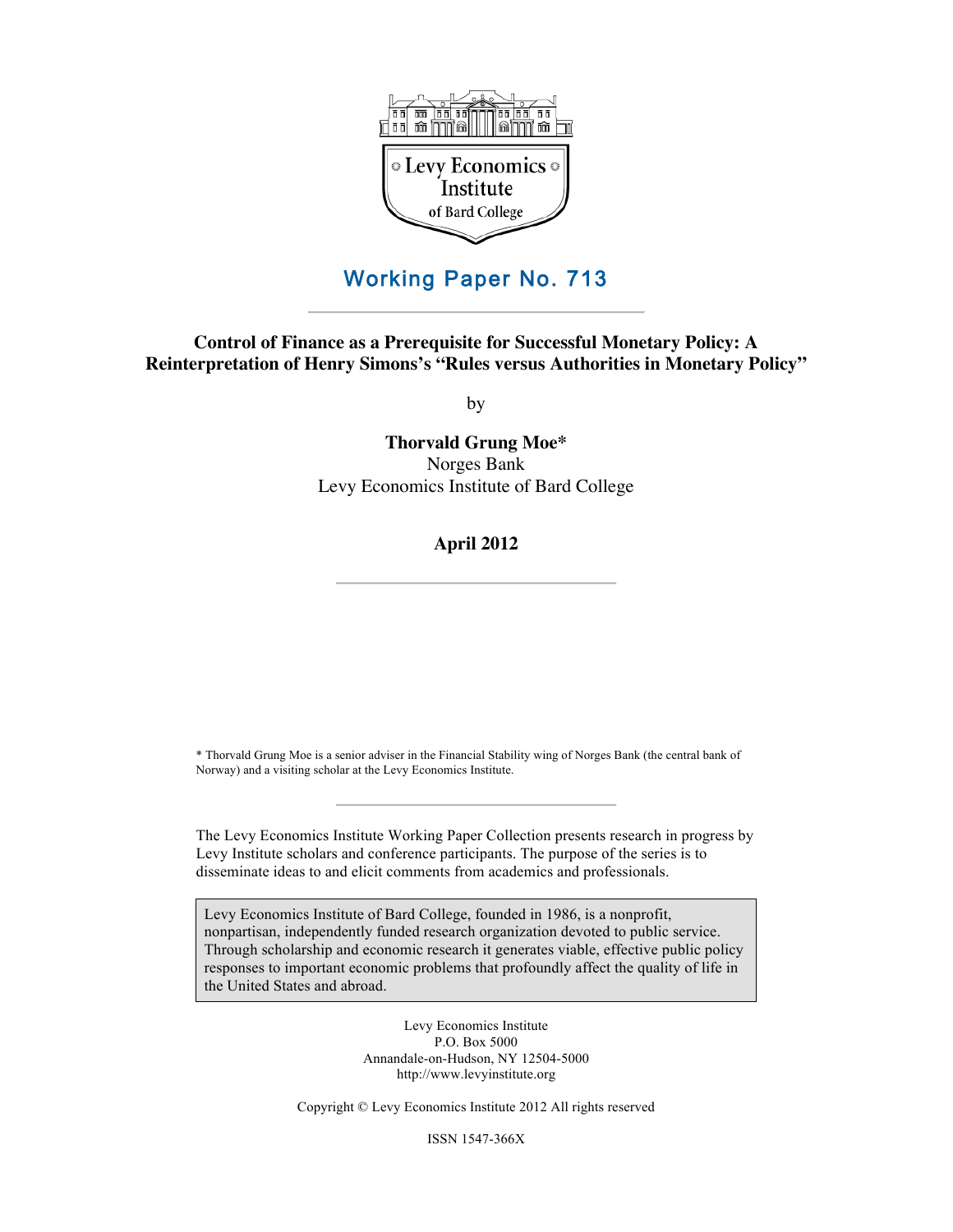# **ABSTRACT**

Henry Simons's 1936 article "Rules versus Authorities in Monetary Policy" is a classical reference in the literature on central bank independence and rule-based policy. A closer reading of the article reveals a more nuanced policy prescription, with significant emphasis on the need to control short-term borrowing; bank credit is seen as highly unstable, and price level controls, in Simons's view, are not be possible without limiting banks' ability to create money by extending loans. These elements of Simons's theory of money form the basis for Hyman P. Minsky's financial instability hypothesis. This should not come as a surprise, as Simons was Minsky's teacher at the University of Chicago in the late 1930s. I review the similarities between their theories of financial instability and the relevance of their work for the current discussion of macroprudential tools and the conduct of monetary policy. According to Minsky and Simons, control of finance is a prerequisite for successful monetary policy and economic stabilization.

**Keywords:** Monetary Policy; Financial Stability; Narrow Banking; Financial Regulation **JEL Classifications:** B22, E42, E52, G28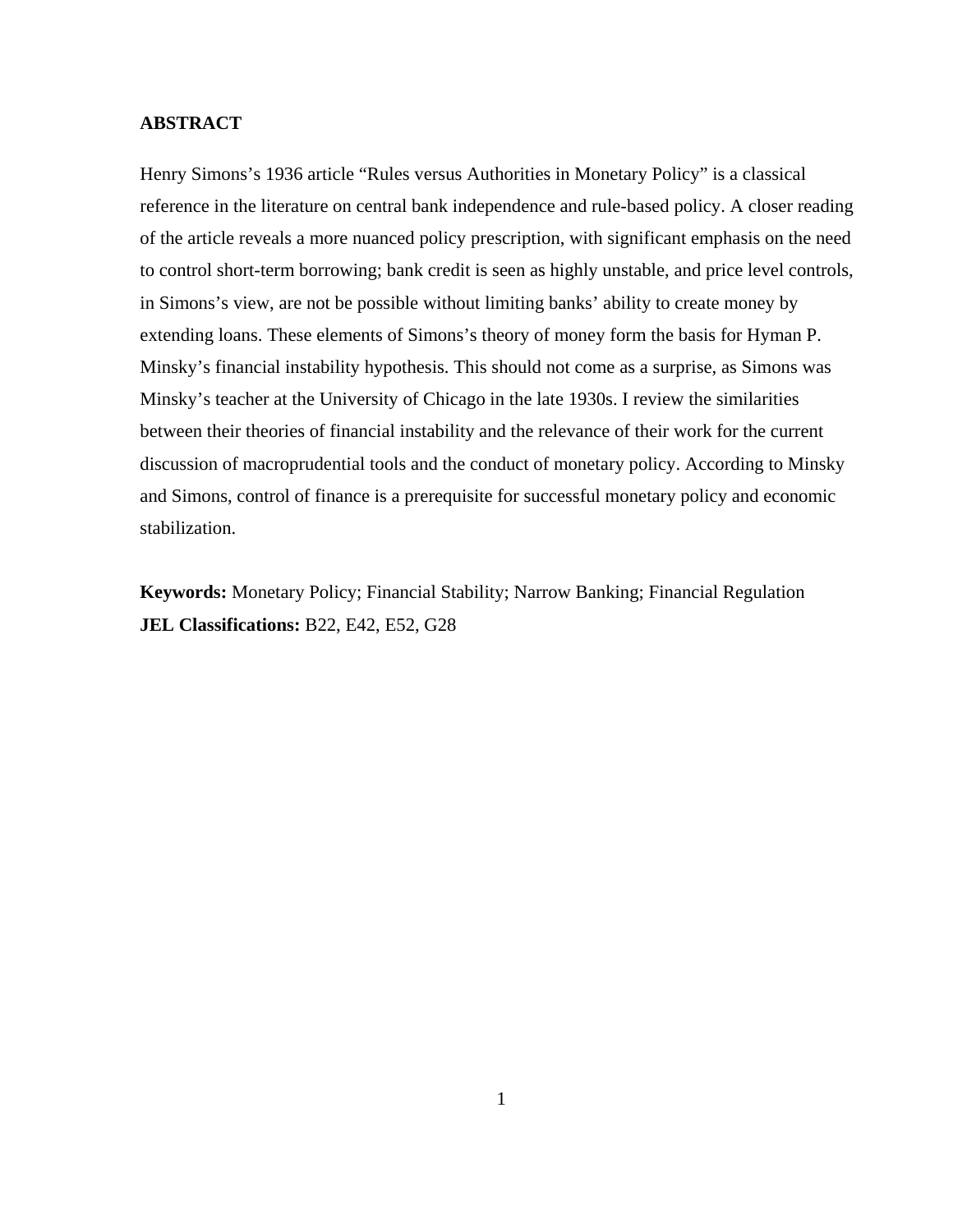# **I. INTRODUCTION**

In his 1936 article "Rules versus Authorities in Monetary Policy," Henry Simons provides a passionate plea for a liberal political system based on clear policy rules. Such a rule-based system was particularly important within the area of monetary policy, according to Simons. The economy cannot function effectively if entrepreneurs have to second-guess the policy actions of the central banks all the time, and he noted that "we must avoid a situation where every business venture becomes largely a speculation on the future of monetary policy" (Simons 1936, p. 3).

 Simons's article has since become a classic, along with Kydland and Prescott's famous article from 1977, "Rules Rather than Discretion: The Inconsistency of Optimal Plans." Both articles are core references in the literature on independent central banks.

 A closer reading of Simons's article reveals a more nuanced view of the role of central banks. What is particularly striking is his rather interventionist views on the need to control short-term borrowing and speculative behavior as a precondition for the central bank's ability to achieve monetary stability. Irving Fisher's proposal for 100 percent money—or narrow banks—was, according to Simons, one important part of a policy package needed for government to gain control of the money supply.

 Simons and his colleagues at the University of Chicago viewed volatile bank credit as an important driver of the business cycle and believed that any attempt to stabilize the economy would fail unless there was more control of the growth of private credit.

 This same theme appears in Hyman Minsky's theories of financial imbalances—the "financial instability hypothesis." This is not surprising since Simons was Minsky's teacher at the University of Chicago in the 1930s. As I will show below, there are other similarities between Simons's views of the economy's inherent unstable character (and hence the need for stabilization through explicit rules) and Minsky's theory of endogenous financial crises. A critical review of Simons's classic article provides us with a better basis for understanding the prerequisites for successful monetary policy, and a better understanding of Minsky's theory of financial crises and its relevance today.

 In the following, I will first describe the main features of Simons's "Rules versus Authorities," including three central themes in the article: (1) the proper objective of monetary policy; (2) the need to regulate private credit; and (3) how to organize the central bank. Then I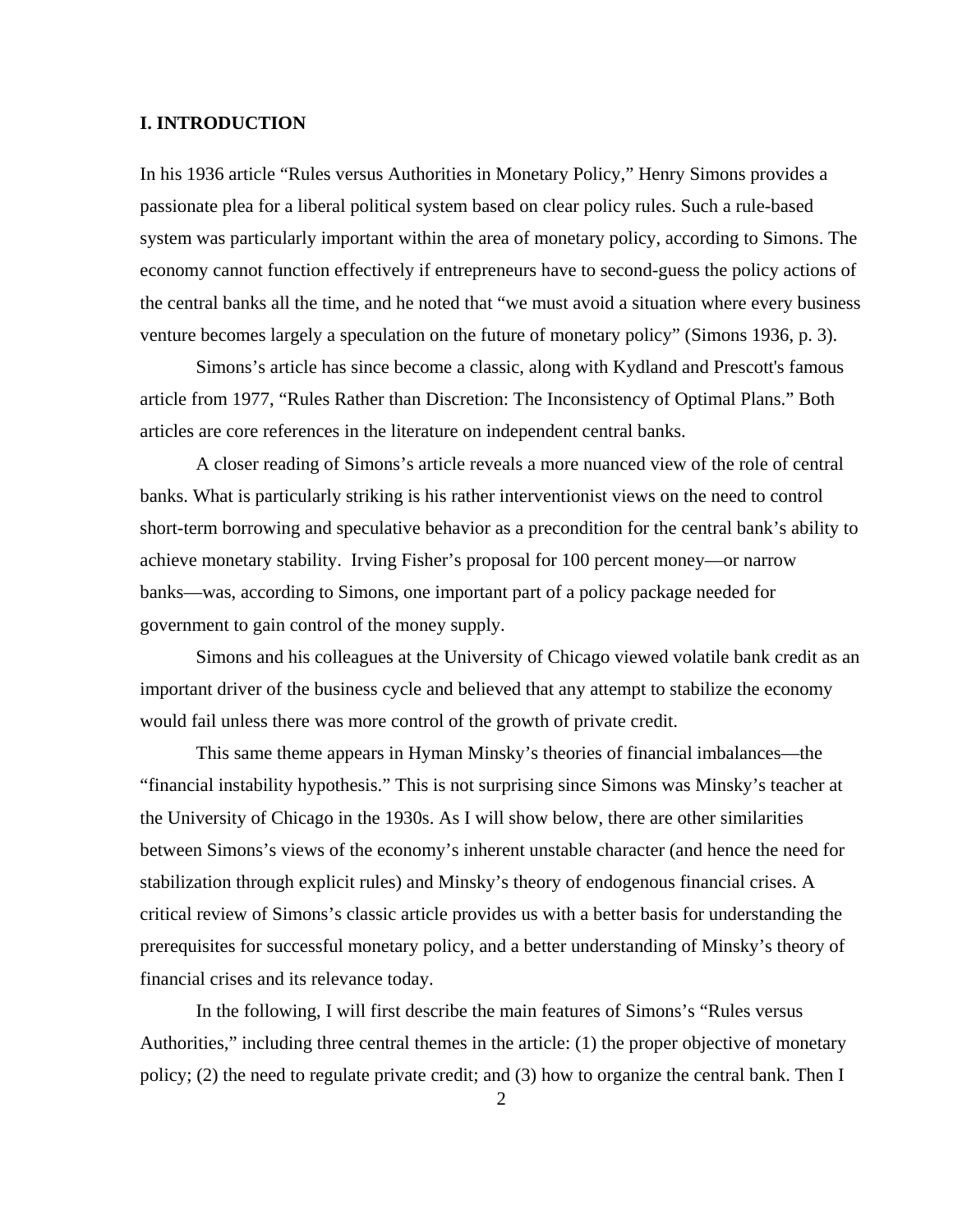will review the similarities between Simons's and Minsky's theories, and briefly discuss how Simons's theories also provided the basis for Milton Friedman's monetary theory ("monetarism").

 I conclude that Simons's article covers a wide set of issues related to unstable finance and does not provide unqualified support for the idea of an independent central bank with an inflation target. Henry Simons points in particular to the problem of stabilizing the price level without also controlling private credit. This theme has been subject to renewed discussion after the recent financial crisis in the context of the Basel III proposal for a countercyclical buffer.

# **II. HIGHLIGHTS OF THE ARTICLE, "RULES VERSUS AUTHORITIES"**

Simons was an active participant in the economic policy debate in the 1930s. He was the coauthor of several petitions and letters to President Roosevelt about the need to pursue a more active fiscal policy, and he supported the proposal for narrow banks (100 percent reserve money) by his colleague Irving Fisher from Yale.<sup>1</sup> His article, "Rules versus Authorities in Monetary Policy," was also a political manifesto burning with fervor and enthusiasm.<sup>2</sup> The opening lines reads like a mission statement:

The monetary problem stands out today as the great intellectual challenge to the liberal faith. For generations we have been developing financial practices, financial institutions, and financial structures which are incompatible with the orderly functioning of a system based on economic freedom and political liberty. (Ibid., p. 1)

 For Simons, it was problematic that more and more public authorities were given discretionary powers to enforce arbitrary policy measures. He noted that discretion could be justified in some areas, such as in health care. But he argued that such arbitrariness was completely unacceptable in the area of monetary policy. There we needed stable "rules of the game" to ensure a prosperous economy based on private initiative (Ibid., p. 3).

<u>.</u>

<sup>&</sup>lt;sup>1</sup> The Pettingill Memorandum (Cox et al., 1932) rejected the economy's capacity for self-correction and called for an active fiscal policy; Balancing the Budget (Bane et al., 1933) called for compensatory fiscal policy over the business cycle; the Memorandum on Public Credit (1934, reprinted in Phillips 1995) urged the government to borrow when there was a need to withdraw purchasing power (i.e., when interest rates were high) and repay the loan when it was needed to inject purchasing power. In a recession, the state should also initiate public investment. Professors Simons, Vines, Knight, Mint and Douglas were among those who signed these petitions to the President and the Congress.

 $2 \text{ According to Stigler (1974), Simons said on occasions that this article was probably his best piece of work.}$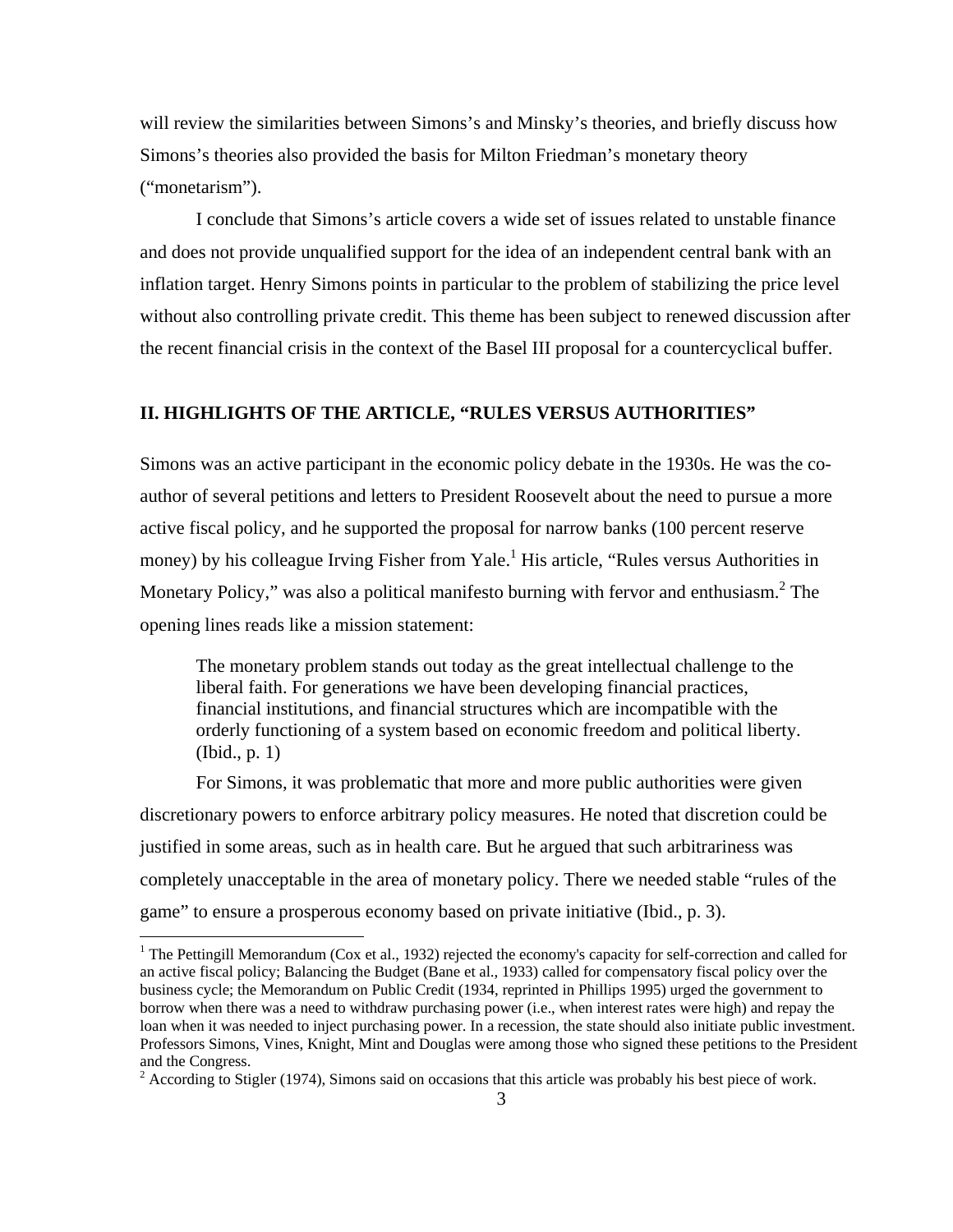Unfortunately, there was no agreement on how the monetary system should be organized to minimize or avoid "extreme industrial fluctuations" (Ibid., p. 4). In order to counter unrealistic proposals for reform, it was important for liberals to develop a constructive proposal that would ensure a sound basis for the monetary system.

## **Causes of Instability**

 $\overline{a}$ 

Variations in employment and production are due either to rigid prices or "perverse flexibility in the total turnover (quantity and velocity) of effective money" (Ibid., p. 6). It was difficult to do much with rigid prices in the short term, according to Simons. But violent fluctuations in shortterm credit were bad and undermined economic stability: "The shorter the period of money contracts, the more unstable the economy will be; at worst, all money contracts would be in the form of call loans" (Ibid., p.9).

 Simons noted that the claims on banks (deposit money) had gradually replaced cash, and that banks were about to get some kind of semi-official status, which would cause the government eventually to accept responsibility for these claims in the same manner as the state's own money (cash). Eventually, the money supply would be dominated by the credit expansion of private banks. $3$  Simons was concerned that the financial system would then become highly unstable, because "the banks will flood the economy with money-substitutes during booms and precipitate futile efforts at general liquidation afterwards" (Ibid., p. 10). This instability was exacerbated by the fact that banks generally had little equity and large exposures to unsecured loans. "Thus, a relatively small decline of security values properly raises question as to the solvency of banks and induces widespread effort to improve the quality of bank assets" (Ibid.).

 Banks tend to cut their lending at the first signs of an economic slowdown, and this reinforces the downturn. The increased use of such short-term loans was therefore very unfortunate, according to Simons, not least because enterprises thus had to hold more cash and liquid assets to insure against sudden calls for repayment ("call loans").

<sup>&</sup>lt;sup>3</sup> Note that Simon viewed banks as "money creators;" as they made loans, deposits were created in customers' accounts. Simon and his colleagues were not happy with private banks taking over the issuing responsibilities of the state and the central bank.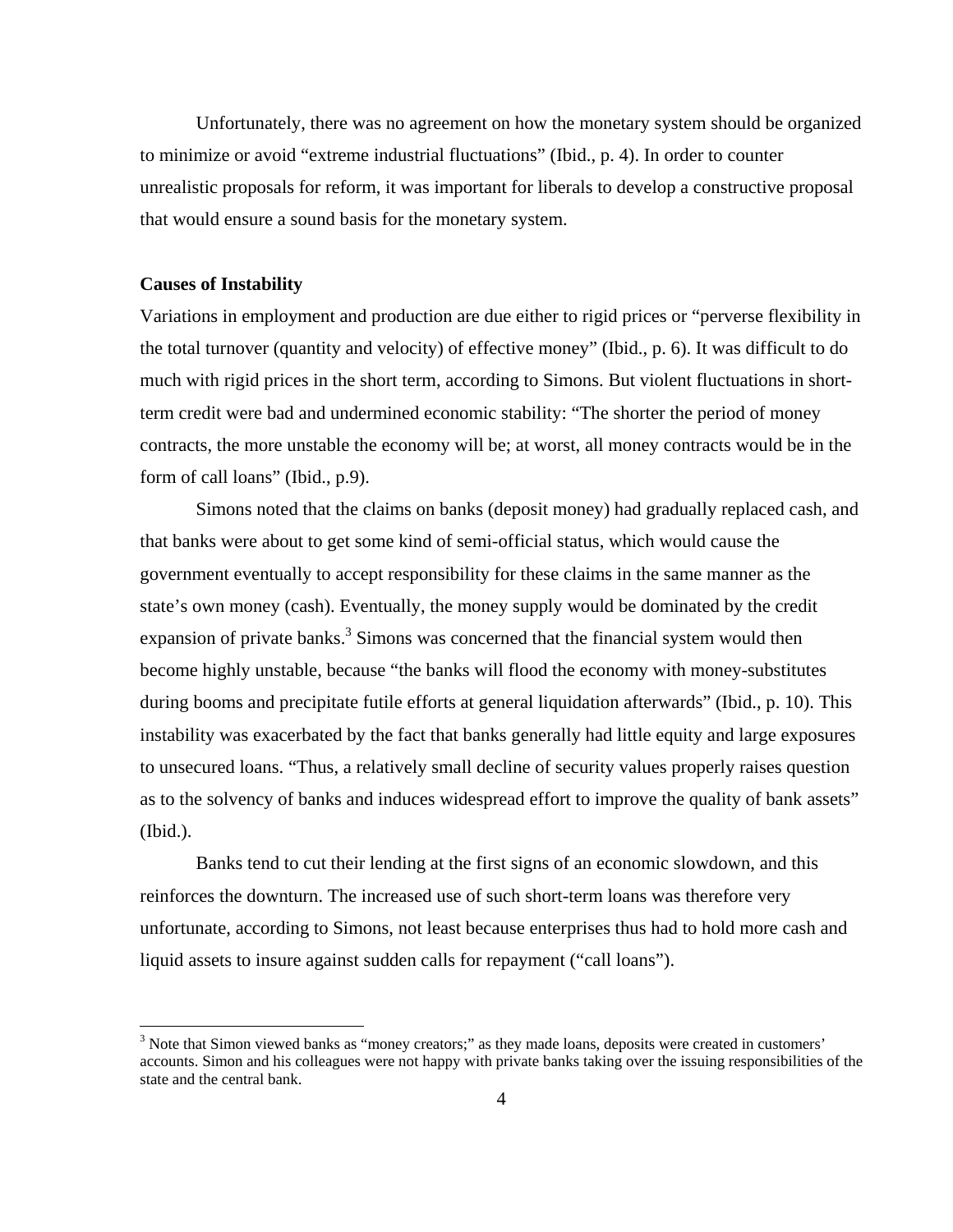It must be accounted one of the most unfortunate effects of modern banking that it has facilitated and encouraged the growth of short-term financing in business generally. (Ibid.)

No real stability of production and employment is possible when short-term lenders are continuously in a position to demand conversion of their investments, amounting in the aggregate to a large multiple of the total available circulating media, into such media. (Ibid., p. 9)

 An economic system dominated by short-term credit would, according to Simons, only be able to function if prices and wages were extremely flexible.

# **Measures to Reduce Instability**

Simons argued that the problem of "booms and depressions" must be addressed by creating more flexible prices and wages, but also by measures that provide a more stable monetary and financial system. He noted that "with adequate price flexibility, we could get along under almost any financial system" (Ibid., p. 14). But since monopolies and unions dominate the economy, it is important to design a monetary policy that takes these features into account:

Such a policy, however, must be guided by a more fundamental strategy and by the need for early abandonment of temporizing expedients; otherwise, political control must degenerate into endless concessions to organized minorities, with gradual undermining of the "constitutional structure" under which free-enterprise economy and representative government can function. (Ibid., p.  $15<sup>4</sup>$ )

# **Clear Rules for Monetary Policy**

# *Objectives of the Money Supply*

1

Simons searched for a "simple, mechanical rule of monetary policy" (Ibid., p. 16). His "favorite" was a rule that determines the money supply. Such a rule would:

- Reduce the need for discretionary policy measures
- Lead to a general reduction in prices as a result of increased productivity
- Be easy to understand for all economic actors, and
- Be so simple that it could form the basis for a new "religion of money" (Ibid., p. 5)

<sup>&</sup>lt;sup>4</sup> The quote is part of a broader discussion by Simon on the relationship between the central bank and various organized groups (such as trade unions and monopolies) and policy measures that can be implemented to avoid nominal demands resulting in an inflation spiral.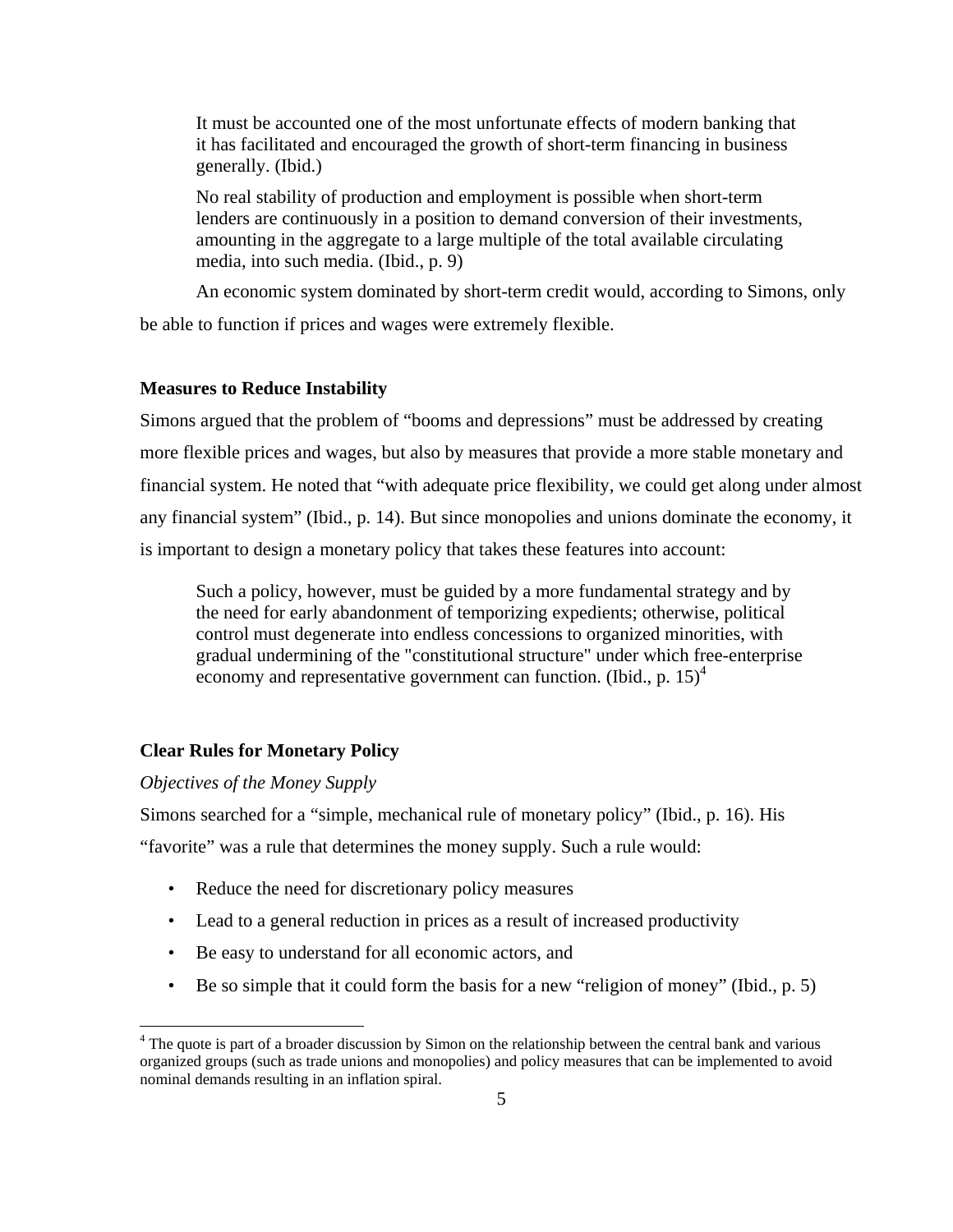But such a simple rule would, unfortunately, have several weaknesses. Simons noted that it could well stimulate the use of new means of payments that would not be subject to tight regulation, so called "near-moneys" (Ibid.). It would then be difficult to "define money in such a manner as two give practical significance to the conception of quantity [of money]" (Ibid., p. 16). The prevalence of "near-moneys" or "shadow banking"<sup>5</sup> could thus lead to a shift in the velocity of money that will make it hard to conduct monetary policy based on a fixed target for the 'money supply.<sup>6</sup>

# *Goals for the Price Level*

Another rule would be to stabilize the price level. Simons discusses in detail the various price indices that could be stabilized.<sup>7</sup> He favored the domestic prices level, since other indices would be influenced by factors outside the control of the central bank.

 Despite his preferences for rule-based monetary policy, Simons had reservations about a system with a price level target, since it would give the central bank considerable discretion in determining the policy tools. This would require "much intelligence and judgment in their administration" (Ibid., p. 12).

 But he still preferred this rule to the money supply rule, since the former was better able to accommodate changes in the circulation of money. So he concluded that one form of "priceindex rule is eminently preferable for the immediate future"—at least until prices and wages have become more flexible and the use of short-term credits is reduced significantly (Ibid., p. 18, footnote 16).

If price-level stabilization is a poor system, it is, still from a liberal viewpoint, infinitely better than no system at all. And it seems now highly questionable whether any better system is feasible or possible at all within the significant future. (Ibid., p. 21)

 Still, changes in the financial structure would be required, irrespective of whether you choose a money supply rule or a price level target.

 $\overline{a}$ 

<sup>&</sup>lt;sup>5</sup> Simons does not use the term "shadow banks," but he deals with exactly the same issues, e.g., the growth of nonregulated credit, especially in a boom. A much earlier discussion of the same phenomena can be found in Henry Thornton's 1802 book, *An Enquiry into the Nature and Effects of the Paper Credit of Great Britain.* <sup>6</sup>

 $<sup>6</sup>$  Simons was criticizing the monetarist position that his student, Milton Friedman, would later develop (see Simons</sup> 1936, p. 5, 16).

<sup>&</sup>lt;sup>7</sup> See Simons (1936), p. 12, especially footnote 10.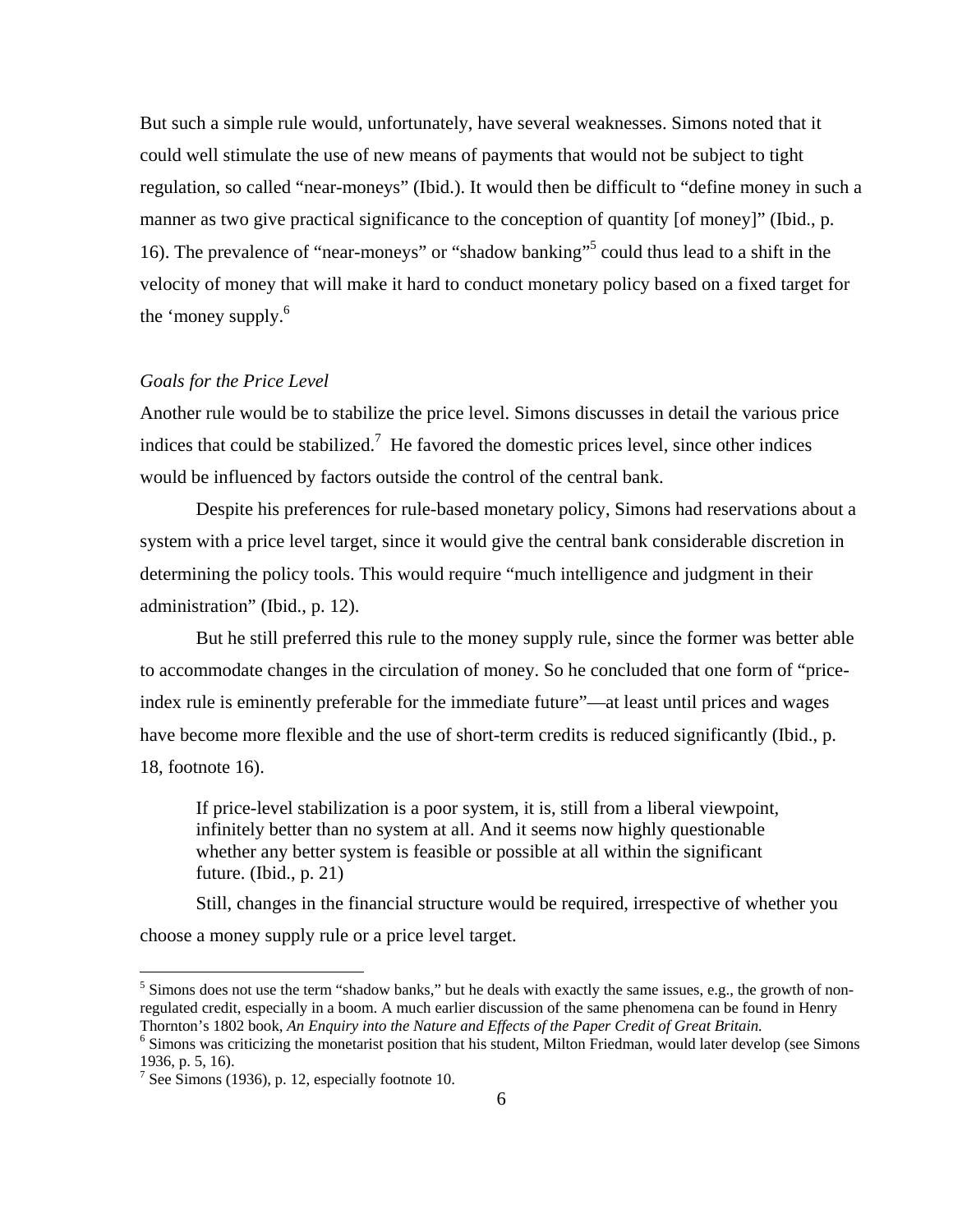The existence of a large volume of privately created money-substitutes, with alternate expansion and contraction, might tax seriously the powers of a monetary authority seeking to prevent price-level changes. (Ibid., p. 28)

To gain monetary stability, the government would therefore need to gain control of the growth of "near-moneys."

#### *The Need to Regulate Private Credit*

 $\overline{a}$ 

In the past, governments have grossly neglected their positive responsibility of controlling the currency; private initiative has been allowed too much freedom in determining the character of our financial structure and in directing changes in the quantity of money and money-substitutes. (Ibid.)

Simons's proposal to control private credit was influenced by his negative views of short-term credit and the bank's role as "money makers:" by extending loans, banks create deposits. In his ideal system there would hardly be a loan; the financial system would only be based on equity and cash. But Simons recognized that this ideal would be hard to realize: "To propose abolition of all borrowing, or even of all borrowing at short term, is merely to dream" (Ibid., p. 16).

 But a gradual reduction in the extent of short-term credit would, according to Simons, be both possible and desirable. The Chicago proposal to re-establish banks with a requirement of 100 percent reserves ("narrow banking") would be a step in the right direction.<sup>8</sup> But in itself, the proposal would be inadequate, according to Simons, because it would encourage credit extension outside the regulated system: "Standing by itself, it would promise little but evasion, and would deserve classification as merely another crank scheme" (Ibid., p. 17, footnote 17).

 In the longer term, Simons envisaged a financial system without traditional banks, where the (new) 100 percent banks would primarily be engaged in payment services. Short-term borrowing by regular business firms would have to be limited to prevent circumvention. In the future, we would then have a financial system where "the volume of short-term borrowing would be minimized, and in which only the government would be able to create (and destroy) either effective circulating media or obligations generally acceptable as hoards-media" (Ibid., p.

 $8 \text{ In a long footnote (19) on page 21, Simon provides a motivation for the 100 percent proposal that is not so well$ known. He notes that many contemporary economists were worried that all the banks would be taken over by the state, and their proposal was thus motivated as a way to avoid the full socialization of the banking sector and thus also the end of private financing of long-term investments.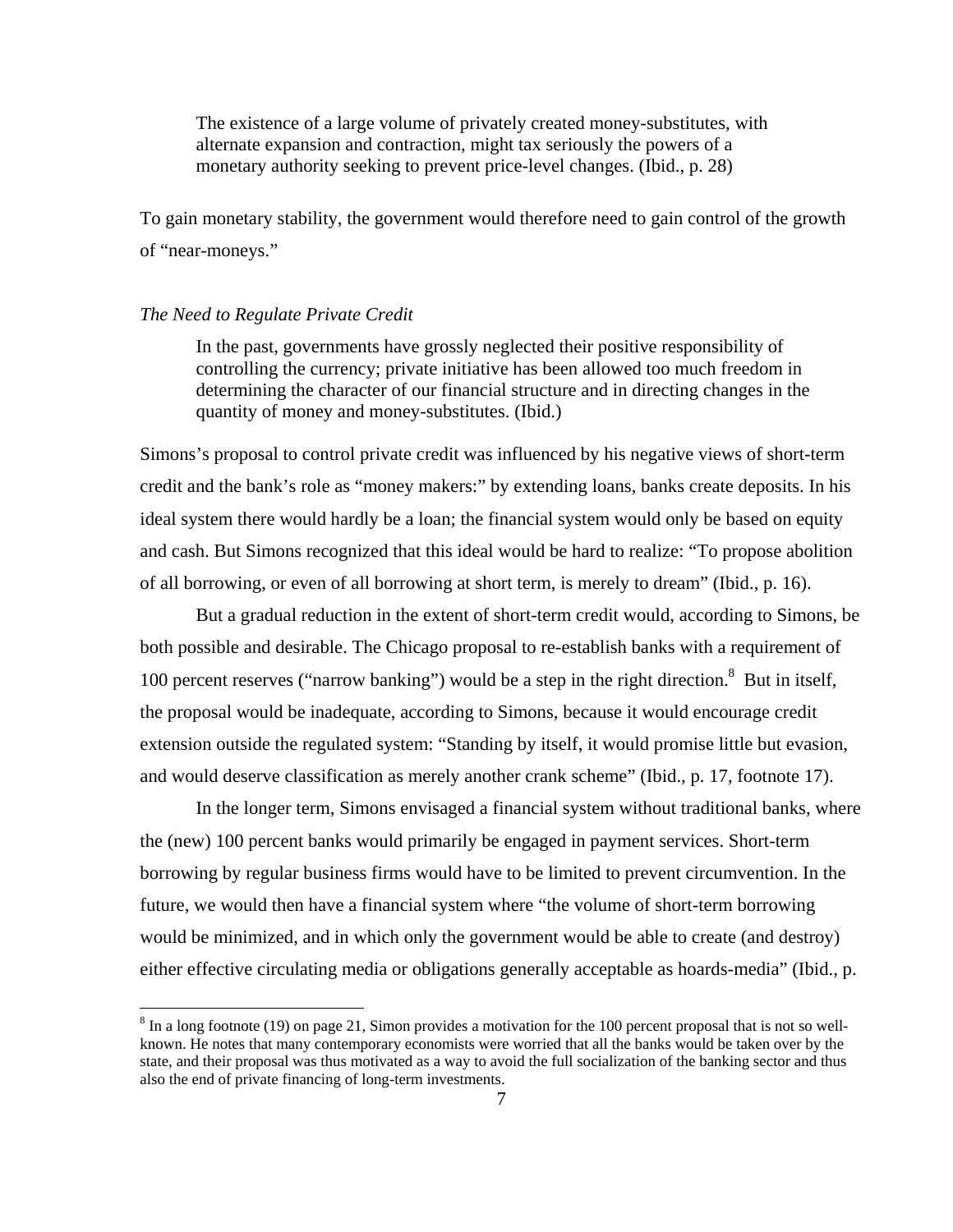17). This would limit the problem of extensive liquidations during recessions, as companies increasingly would be long-term funded and therefore would not be liquidated to repay shortterm loans in a crisis.

 Such extensive interference with individual rights under contract law must, according to Simons, be weighed against the benefits resulting from limiting the scope of short-term credit: "If such reforms seem fantastic, it may be pointed out that, in practice, they would require merely drastic limitation upon the powers of corporations (which is eminently desirable on other, and equally important, grounds as well)" (Ibid.). Simons acknowledges that his proposals might seem radical, but he still argues forcefully for change based on a broad popular support for a stable monetary system based on liberal values.<sup>9</sup>

# *The Central Bank's Organization*

 $\overline{a}$ 

Simons wanted to reduce the number of "authorities" involved in policymaking and gradually concentrate the authority for monetary policy in a central authority based on a price-index rule. But Simons was skeptical of putting this responsibility within the central bank "with their limited powers and restricted techniques" (Ibid., p. 22).<sup>10</sup>

Ultimate control over the value of money lies in fiscal practices—in the spending, taxing, and borrowing operations of the central government. Thus, in an adequate scheme for price-level stabilization, the Treasury would be the primary administrative agency; and all the fiscal powers of Congress would be placed behind (and their exercise religiously limited by) the monetary rule. (Ibid.)

 Simons was thus not an advocate of an independent central bank. In his view, it was the Ministry of Finance who, by their decisions over government revenues and expenditures, affected the flow of funds available for payments, and therefore had to be responsible for monetary policy. Fiscal policy, together with the government's debt policy, would thus be the main policy tools to keep the price level (or money supply) constant:

<sup>&</sup>lt;sup>9</sup> "The requisite measures, radical in the money field and more radical elsewhere, will become possible politically only with the revival or development of a real religion of freedom, of a strong middle-class movement, and of values (and revulsions) of a rather intense sort" (Ibid., p. 18).

 $10$  Note that Simon's article was written in 1936, at a time when the Federal Reserve had not exactly excelled in the conduct of monetary policy.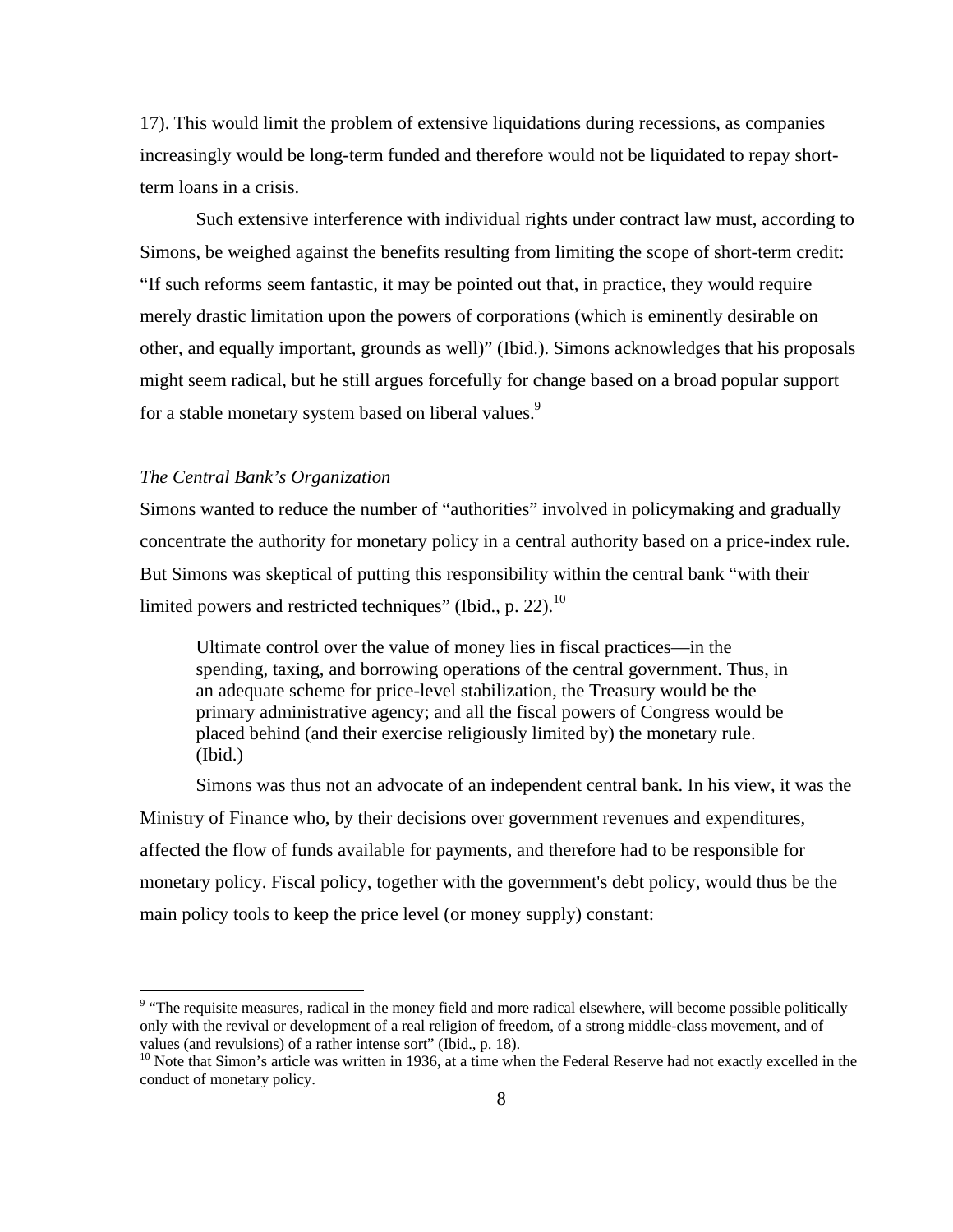The powers of the monetary authority should have to do primarily or exclusively with fiscal arrangements with the issue and retirement of paper money (openmarket operations in government securities) and perhaps with the relation between government revenues and expenditures; in other words, the monetary rules should be implemented entirely by, and in turn should largely determine, fiscal policy. (Ibid., p. 29-30)

Simons also highlights the fact that the authorities in his policy regime will have to constantly run budget deficits to provide sufficient means of payments to keep the price level constant (Ibid., p. 23, footnote 20). At the same time, such a fixed price level rule would also provide an implicit rule for the budget balance. Beyond this, there was no need for a complicated government debt policy; a combination of cash and long-term debt ("lawful money and console or perpetuities") would be sufficient. $11$ 

## **III. SIMILARITIES BETWEEN SIMONS AND MINSKY**

 $\overline{a}$ 

In the preface to his classic book, *Stabilizing an Unstable Economy* (1986), Minsky paid homage to his former teachers, Oscar Lange and Henry Simons at the University of Chicago and Joseph Schumpeter of Harvard. He refers in particular to Simons's theories when he emphasizes that his book is an attempt to "reform our malfunctioning economy." He notes approvingly of Simons's deep knowledge of the actual working of the financial system, which needs to be combined with a "passionate, even irrational commitment to democratic ideals" (Minsky 1986, p. 10, n. 7). In Minsky's view, the substance of Simons's proposals is still worth considering "in spite of the passage of fifty years" (Ibid.).

 Minsky notes that his understanding of financial instability is derived from Keynes' *The General Theory* of 1936, Fisher's description of debt deflation from 1933, and the work of Henry Simons (Minsky 1986, p. 192). Their works were all influenced by the depression and the policy efforts to combat unemployment.

 In his earlier book, "Can 'It' Happen Again?" (1982), Minsky also refers to Simons's theories and he notes that Simons "recognizes the endogenous nature of money and the impossibility of managing money by trying to control the quantity of some specific set of debts,

 $11$  Footnote 21, p. 24 gives an extensive discussion of the need for policy rules for fiscal policy, before Simon concludes that: "Sound fiscal policies are impossible (cannot even be defined) without precise and firmly established rules of monetary policy" (Simons 1936, p. 24).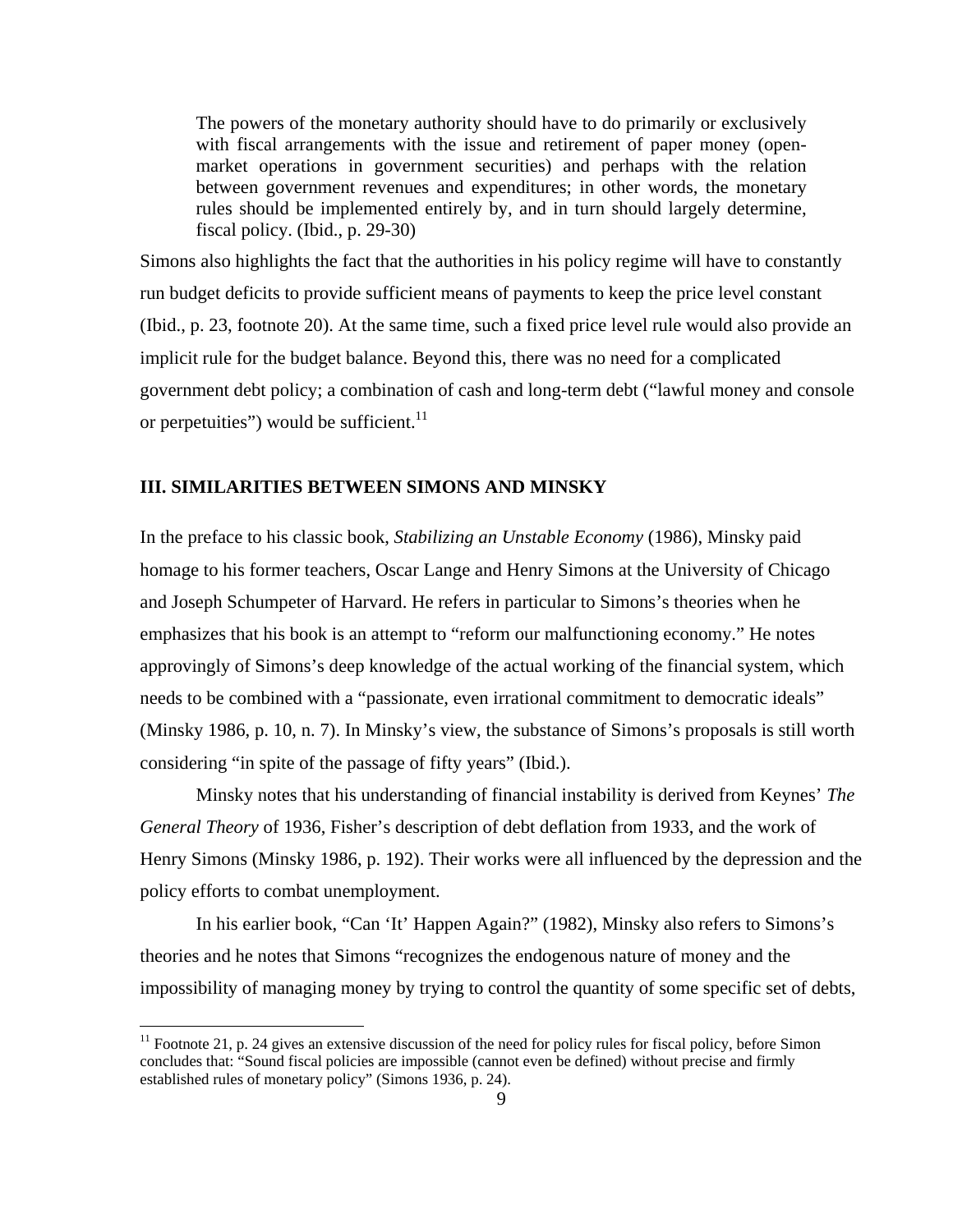especially in an economy in which the lure of potential profit induces innovation in financial practices" (Minsky 1982, p. 71). According to Minsky, there are quite distinct similarities between Simons and Keynes:

The economics of Simons of Chicago and Keynes of Cambridge have much in common, but this is not surprising. Both Keynes's General Theory and Simons's Rules versus Authorities were responses to the same real world situation. However, Simons never broke with inherited theory, whereas Keynes saw that one aspect of the crisis of his time was that the inherited theory was incapable of explaining what was happening. (Minsky 1982, p. 87)

Minsky also noted that Simons's "Rules versus Authority" was written with the same empathy as Keynes's great book, and that both authors were keen to understand "the fundamental rules of behavior of a capitalist economy" in order to save it (Minsky 1982, p. 87, n. 1).

 Others have since pointed out the similarities between Simons and Minsky. Whalen (1988) highlights the similarities between Minsky and Simons in their explanations of the business cycle, and in particular the importance of (unstable) credit in propagating the cycle. Phillips (1989) draws the line further back from Minsky via Simons to Thorstein Veblen (1904) and notes that Veblen in his *Theory of Business Enterprise* had an understanding of the banks' role in the cycle that is very similar to Simons's. Toporowski (2010) highlights Simons's understanding of the financial sector's importance for the inherent instability of the economy as one of several similarities with Minsky. And he adds that it was Minsky (1982) who drew attention to Simons's radical restructuring of the financial sector as a prerequisite for "a depression-proof good financial society," while for Milton Friedman a money supply rule was sufficient (Toporowski 2010, p. 366).

# **IV. SIMONS THEORY AS THE BASIS OF MODERN MONETARISM**

It is interesting to note that despite the similarities between the theories of Henry Simons and his student Hyman Minsky, Simons's theories also formed the basis for the monetary theory that one of his other students, Milton Friedman, would later develop—which then formed the basis of modern monetarism. This part of Simons's theory can be illustrated by the following quote from "Rules versus Authorities," which ends with a call for further research: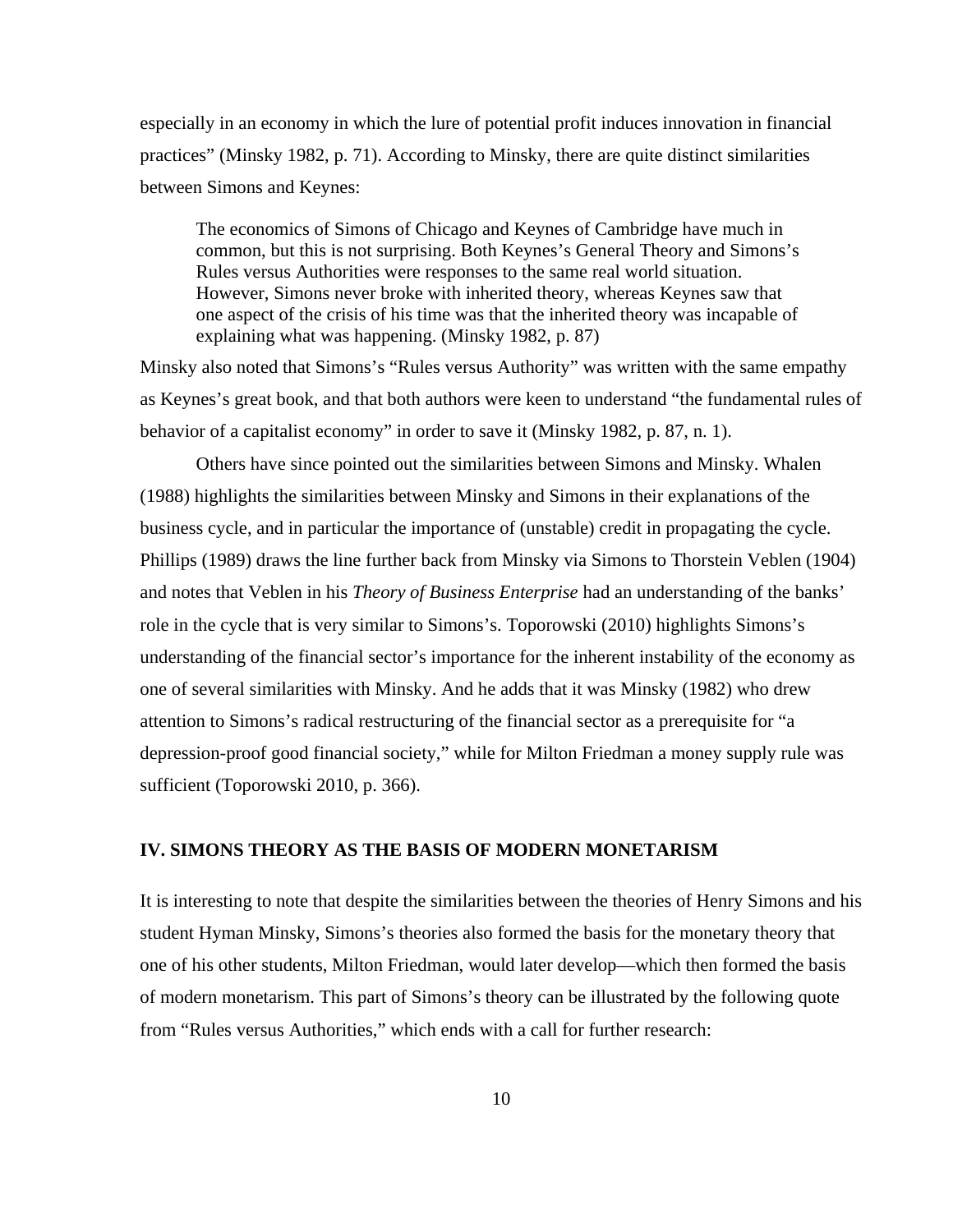A monetary rule of maintaining the constancy of some price index, preferably an index of prices of competitively produced commodities, appears to afford the only promising escape from present monetary chaos and uncertainties. A rule calling for outright fixing of the total quantity of money, however, definitely merits consideration as a perhaps preferable solution in the more distant future. At least, it may provide a point of departure for fruitful academic discussion. (Simons 1936, p. 30)

 Friedman preferred a money growth rule, despite Simons's warning that the variations in the velocity of money would render such a rule ineffective. But other aspects of Friedman's first version of "monetarism" were more in line with Simons's theories when he launched his ideas in the 1948 article, "A Monetary and Fiscal Framework for Economic Stability." He then favored restrictions on banks' short-term lending and argued that open market operations would not be an effective way to control the money supply. Fiscal policy should be the main policy tool for achieving a fixed growth in the money supply:

[This is] a reform of the monetary and banking system to eliminate both the private creation or destruction of money and discretionary control of the quantity of money by central bank authority. The private creation of money can perhaps best be eliminated by adopting the 100 per cent reserve proposal, thereby separating the depositary from the lending function of the banking system. The adoption of 100 per cent reserves would also reduce the discretionary powers of the reserve system by eliminating rediscounting and existing powers over reserve requirements. To complete the elimination of the major weapons of discretionary authority, the existing powers to engage in open market operations and the existing direct controls over stock market and consumer credit should be abolished. (Friedman 1948, p. 247)

 Later, Friedman would modify his 1948 views about the role of short-term credit and central banks. In his presidential address in 1968, he thus favored an independent central bank with responsibility for monetary policy, while private banks could "govern themselves"—i.e., a more or less "free banking" position. This view of financial markets was very different from Simons's earlier theories and also Minsky's financial instability hypothesis. In a comment on a 1963 article by Friedman and Schwartz, Minsky noted that he was not convinced that changes in money supply alone could explain the cyclical fluctuations in money and credit aggregates. It would be better to explain these fluctuations with regard to commercial banks' role as "money creators" when they make loans, thus the resulting correlation between money and credit (Minsky 1963). Such an explanation, based on an understanding of the workings of the banking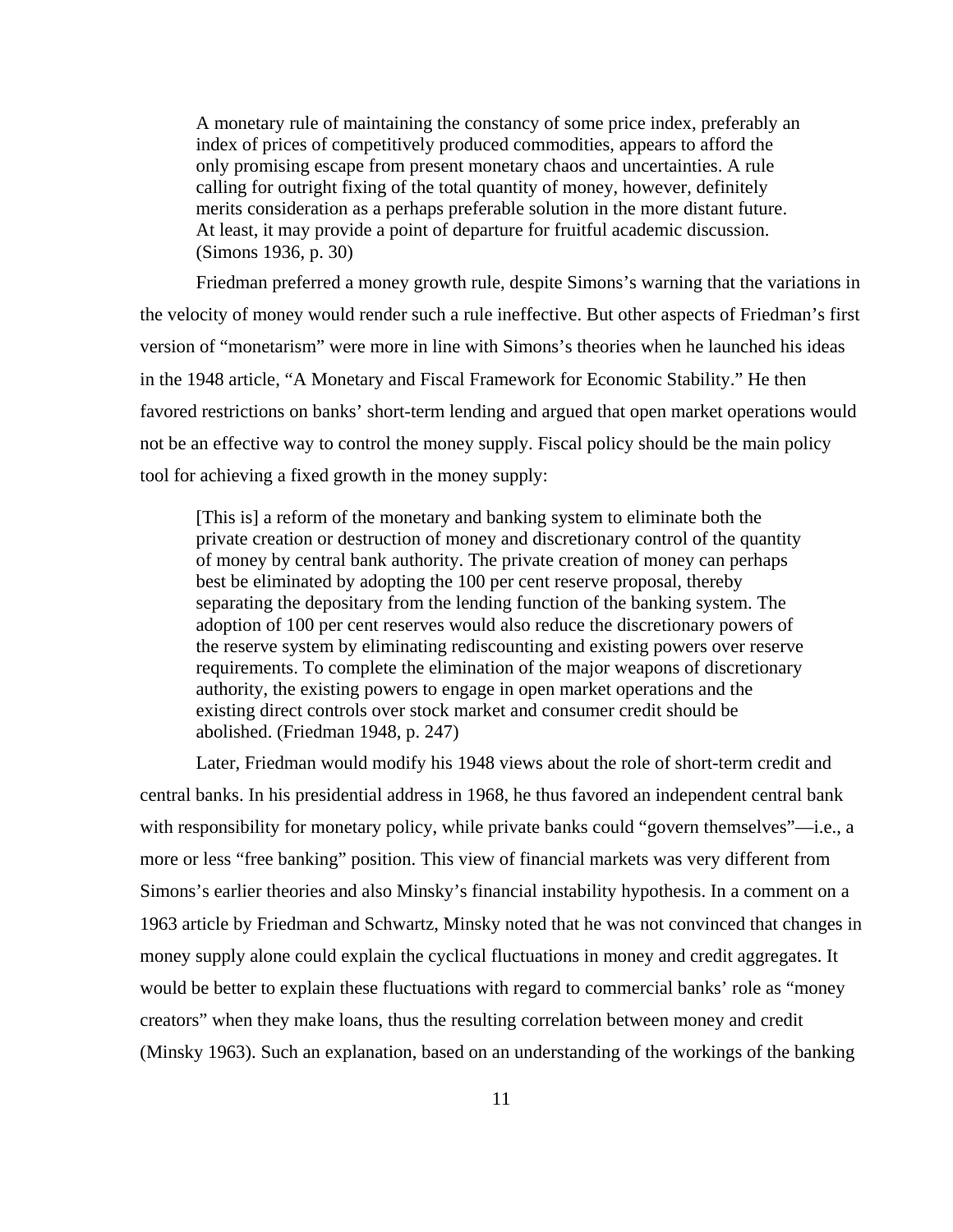sector, would according to Minsky be a much better explanatory model. And we may add, it would also be more consistent with the view of the financial sector that both Simons and Minsky shared.

# **V. CONCLUSION**

Simons's article, "Rules versus Authorities," outlines the basis for a monetary policy based on a clear rule for either a fixed money supply or a stable price level. This part of Simons's article is well-known and has been part of the theoretical basis for the establishment of independent central banks with inflation targets. The article lists, however, a number of assumptions that, according to Simons, must be met if such a rule-based monetary system is to result in more stable economic development. He was particularly concerned about limiting short-term lending, thus limiting the ability of commercial banks to create money. Without control of the private component of the money supply, any attempt at stabilization of the economy would be futile. These elements of Simons's article have not been much discussed before, but have now become more relevant after the global financial crisis.

 A rapidly growing shadow banking system pushed the financial system over the brink during the recent crisis. But strong growth in shadow-type financial structures both before and during financial crises is also a prominent feature in the theories of Simons and Minsky. Simons was particularly concerned about the uncontrolled growth in the "near-moneys," particularly during a boom. He therefore supported the proposal by his colleague Irving Fisher for narrow banks, but only as a first step toward a system where the government would regain control of the (growth of) society's money supply.

 The appropriate money supply to support the goal of a fixed money supply or a fixed price level would be achieved by regulating the government's revenues and expenditures, in combination with a sensible debt management policy. The central bank would have a relatively limited role in this system, primarily as a fiscal agent of the State, but also with a prime responsibility for the payment system.

 Simons's article is still relevant for our discussion of how monetary policy should be conducted and its relationship to financial stability. Simons outlined several conditions for the central bank to achieve its goal of price stability; especially a strict limitation of short-term loans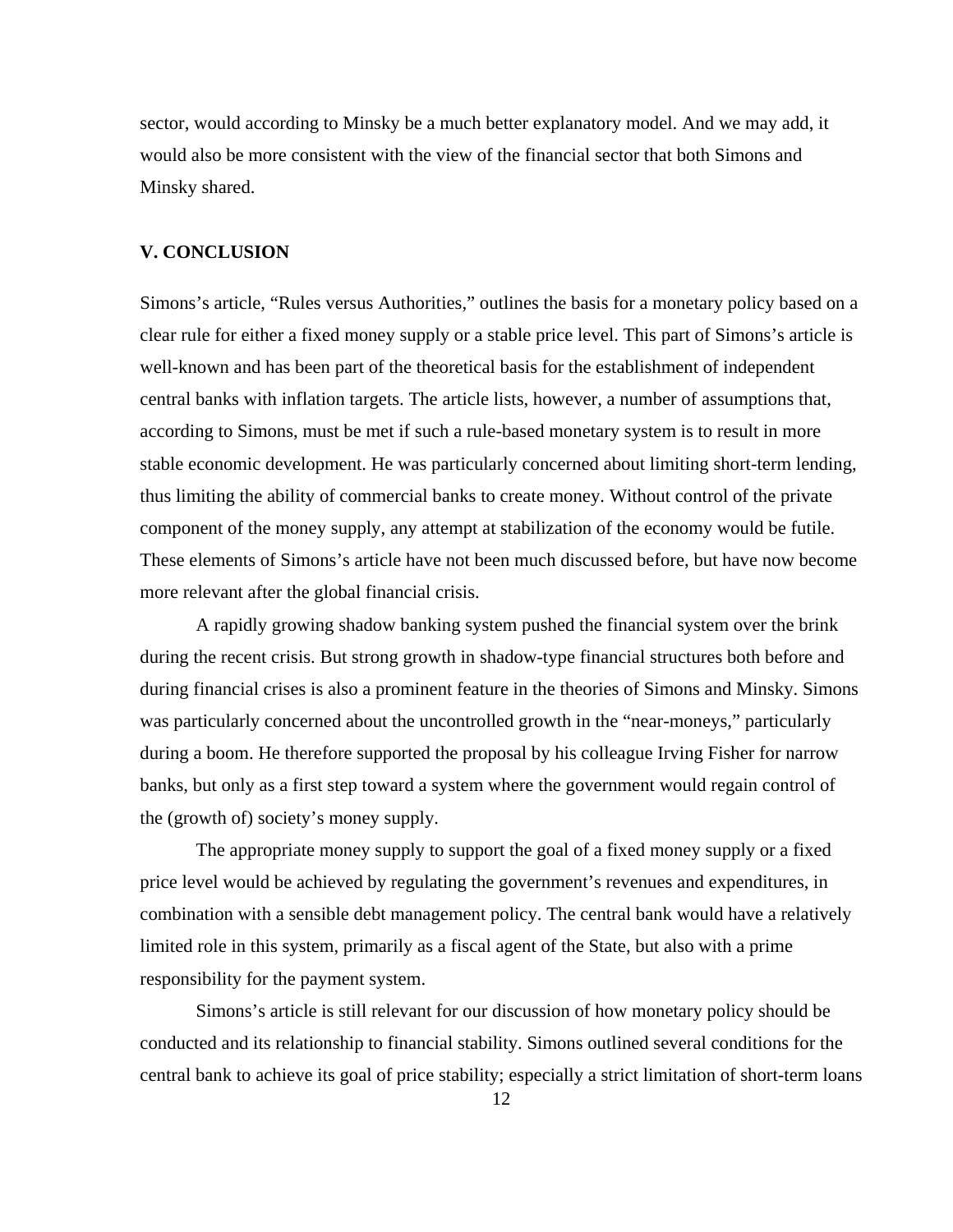and bank loans in particular. For Simons, Fisher, and the other supporters of narrow banks in the 1930s, the free lending by private banks was an anachronism that contributed heavily to the cyclical nature of credit and the difficulties in bringing the economy back to full employment. They also noted that this system was highly procyclical and very sensitive to shifts in investors' expectations. Their solution was to limit banks' abilities to provide credit.

 Today's discussion centers on limiting banks' proprietary trading. But so far there have been few suggestions for limiting the strong credit growth in the unregulated "shadow" credit markets. Simons had a vision for a better and more stable financial system, if somewhat unrealistic. But at least he directed us to the critical importance of controlling "near-monies," especially in an upswing, and he provided some interesting ideas about what to do with the problem.

 We have a lot to learn from a reinterpretation of Henry Simons's classic article "Rules versus Authorities in Monetary Policy." There is also much to be learned in the works of Hyman Minsky, who took the key insights from Simons and developed them further in his financial instability theory. They both viewed the capitalist economy as inherently unstable and the banking sector as an important source of this instability. But while Minsky believed that the economy could be stabilized by an active lender of last resort policy by the central bank in combination with an active fiscal policy, Simons suggested that only radical changes in the financial sector's structure could prevent future crises.<sup>12</sup> A mixture of their policy proposals is probably required to avoid another global financial crisis.

 $\overline{a}$ 

 $12$  Minsky would also advocate financial sector reform, especially after a financial crisis, but his proposals were not as radical as Simons's.